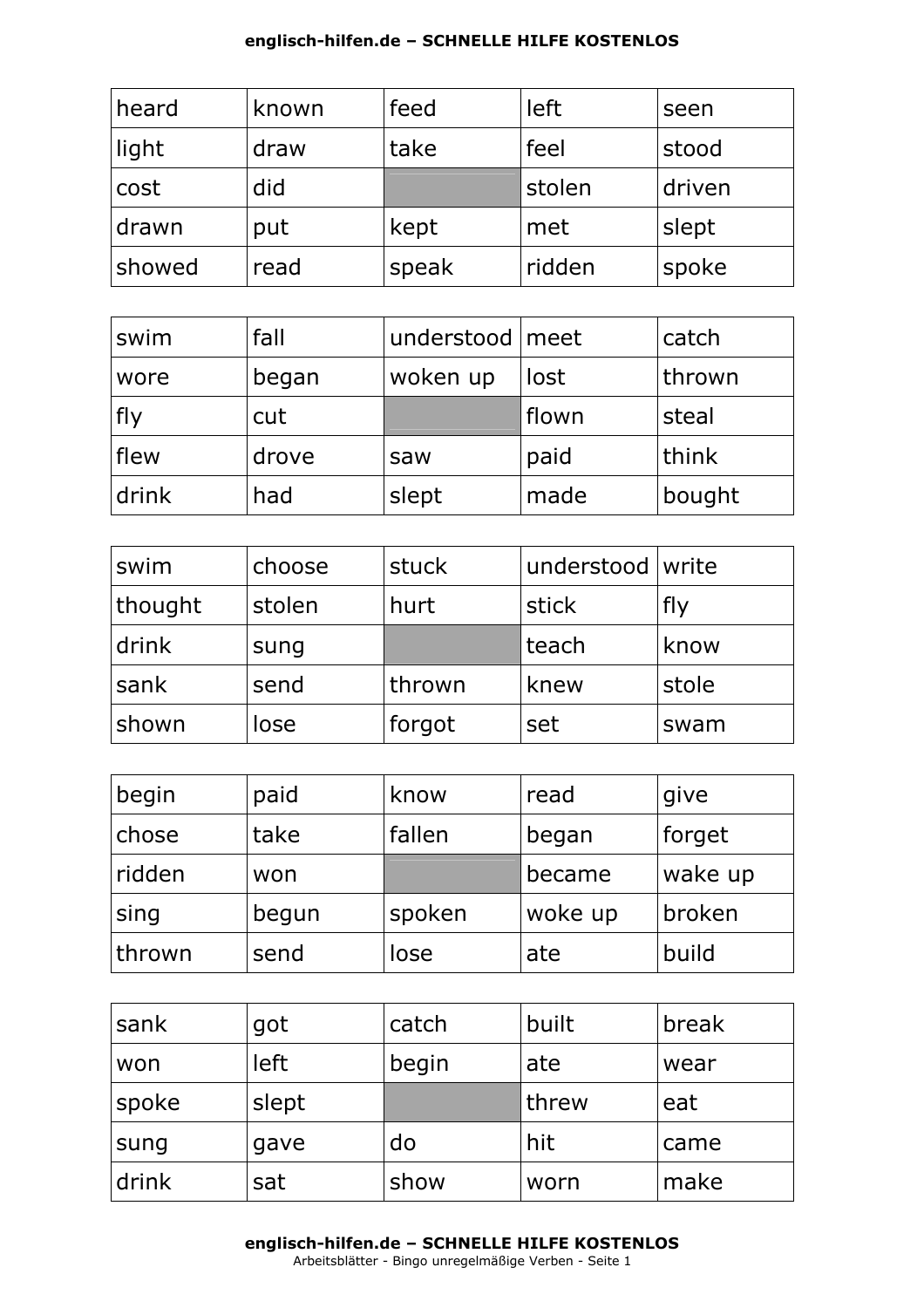| feed | shake | do   | got      | lost  |
|------|-------|------|----------|-------|
| won  | drunk | wear | woken up | draw  |
| seen | sank  |      | build    | grew  |
| pay  | eaten | sunk | cost     | think |
| said | light | hurt | built    | give  |

| heard       | won     | forgot | stood  | done    |
|-------------|---------|--------|--------|---------|
| see         | brought | get    | taught | said    |
| <b>flew</b> | showed  |        | got    | sink    |
| spoken      | built   | fed    | became | read    |
| feel        | know    | eat    | choose | wake up |

| sold  | began   | flew  | hear  | fall       |
|-------|---------|-------|-------|------------|
| leave | broken  | find  | meant | send       |
| read  | met     |       | drawn | understand |
| buy   | written | drank | feed  | eat        |
| broke | cut     | begin | hit   | slept      |

| fallen | forgot | swum              | got  | forget |
|--------|--------|-------------------|------|--------|
| drive  | swim   | bought            | feel | think  |
| meet   | teach  |                   | cost | have   |
| threw  | chose  | understood   tell |      | had    |
| light  | ran    | stuck             | sat  | begin  |

| steal  | found    | do    | sold   | make  |
|--------|----------|-------|--------|-------|
| tell   | began    | throw | stood  | sung  |
| fallen | send     |       | ran    | worn  |
| say    | woken up | swim  | shake  | stand |
| met    | chosen   | begin | become | begun |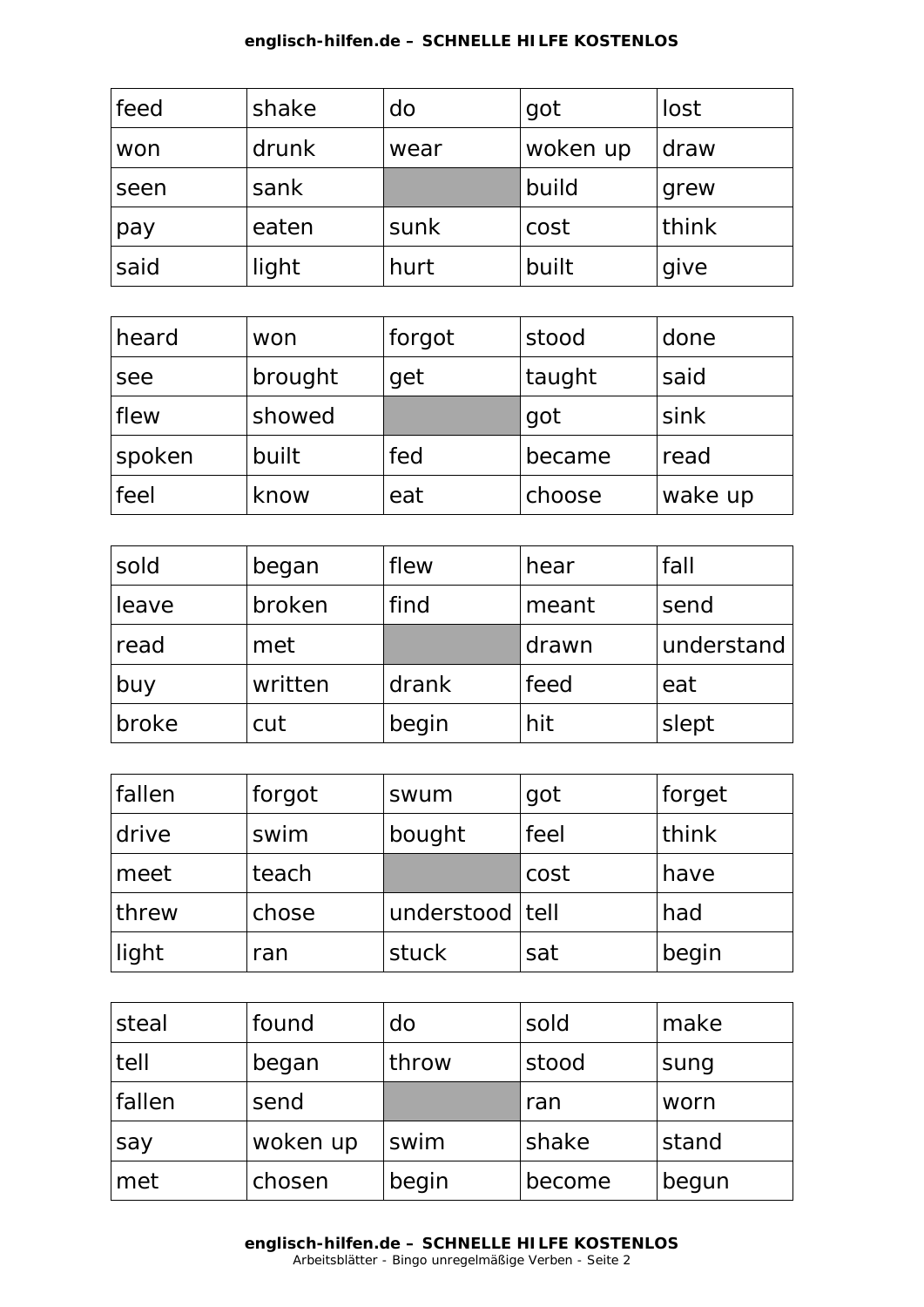| heard  | shake  | stuck            | ate  | drawn |
|--------|--------|------------------|------|-------|
| broken | choose | eat              | mean | swim  |
| 'spoke | paid   |                  | kept | begun |
| sing   | find   | cut              | gave | drive |
| send   | spoken | understand   win |      | draw  |

| broke  | sleep  | send  | sing  | stick |
|--------|--------|-------|-------|-------|
| fell   | broken | give  | had   | catch |
| driven | sang   |       | know  | known |
| made   | wore   | begin | win   | fall  |
| run    | hear   | grow  | shook | told  |

| drove | come   | done   | eaten | flew  |
|-------|--------|--------|-------|-------|
| cut   | swam   | choose | broke | grew  |
| grow  | beaten |        | catch | think |
| found | hit    | know   | run   | slept |
| swim  | feed   | beat   | worn  | fell  |

| become | sank    | broken | worn  | chose   |
|--------|---------|--------|-------|---------|
| grow   | woke up | eaten  | mean  | sing    |
| sleep  | sent    |        | cost  | make    |
| hurt   | did     | shaken | drank | became  |
| wrote  | fall    | sell   | lose  | brought |

| 'speak | spoke | known  | catch | done |
|--------|-------|--------|-------|------|
| drive  | chose | thrown | threw | rode |
| wore   | make  |        | ate   | paid |
| send   | sent  | saw    | felt  | see  |
| swum   | sell  | hear   | hurt  | seen |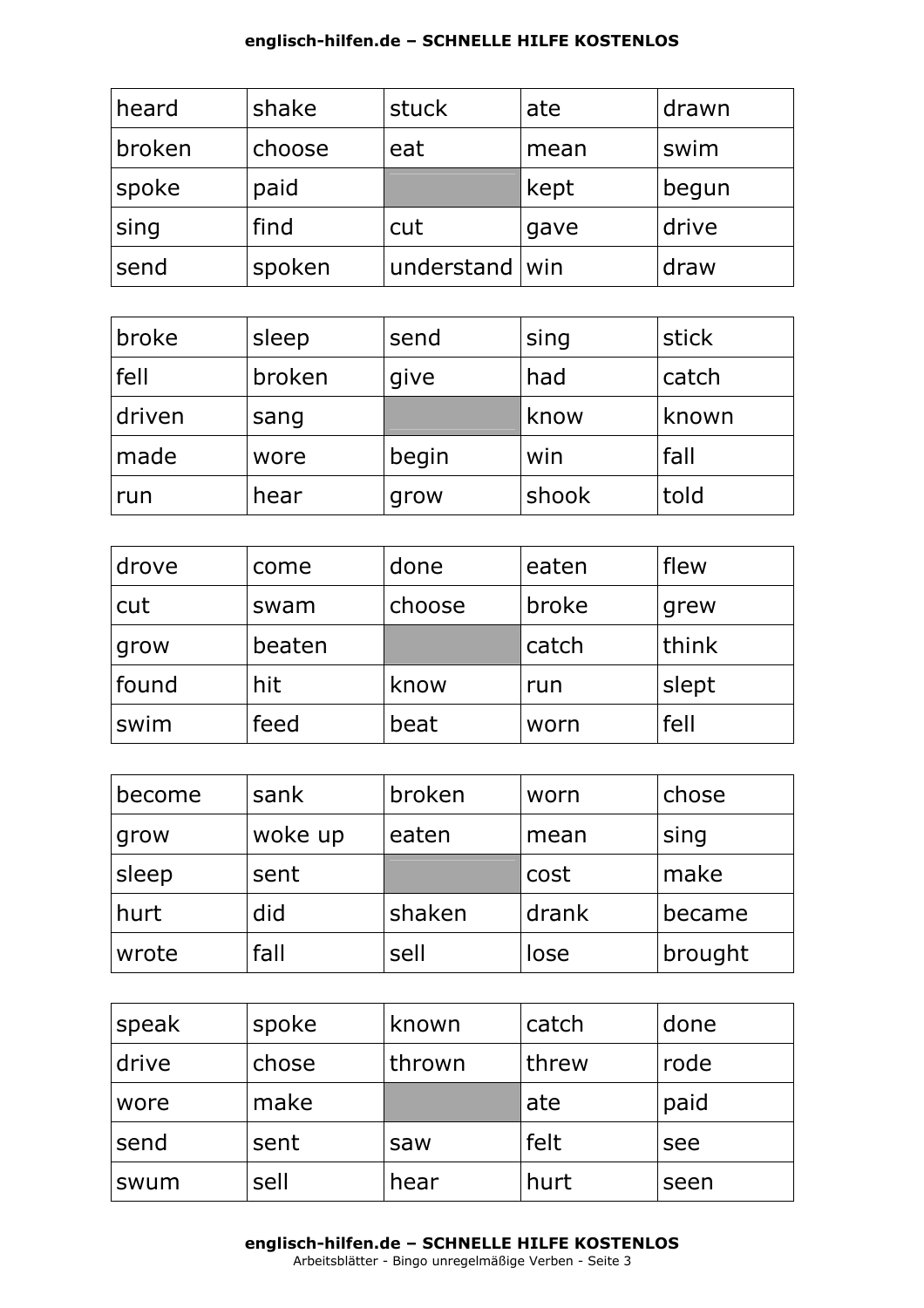| become  | think   | buy   | ate   | leave |
|---------|---------|-------|-------|-------|
| written | lit     | shake | get   | beat  |
| lost    | stick   |       | sunk  | grown |
| shown   | swum    | meant | drawn | see   |
| set     | thought | sit   | flown | bring |

| met  | lost  | drive | sink | seen |
|------|-------|-------|------|------|
| did  | stuck | give  | told | sunk |
| do   | gave  |       | swam | ran  |
| sit  | hear  | fly   | meet | wore |
| drew | grow  | light | made | knew |

| grew   | sing  | forget | come   | stood   |
|--------|-------|--------|--------|---------|
| know   | kept  | known  | begun  | thought |
| ridden | buy   |        | broken | sent    |
| drawn  | grown | break  | make   | won     |
| wore   | get   | sat    | hit    | have    |

| ran   | drew   | lost    | fed  | became |
|-------|--------|---------|------|--------|
| taken | broken | come    | seen | sung   |
| wear  | sent   |         | set  | got    |
| win   | stolen | ride    | did  | tell   |
| known | sell   | written | won  | drank  |

| cut    | steal | did     | lit   | meet  |
|--------|-------|---------|-------|-------|
| spoken | threw | catch   | sleep | keep  |
| spoke  | draw  |         | give  | break |
| drink  | cost  | sung    | tell  | win   |
| fallen | wore  | wake up | beat  | stand |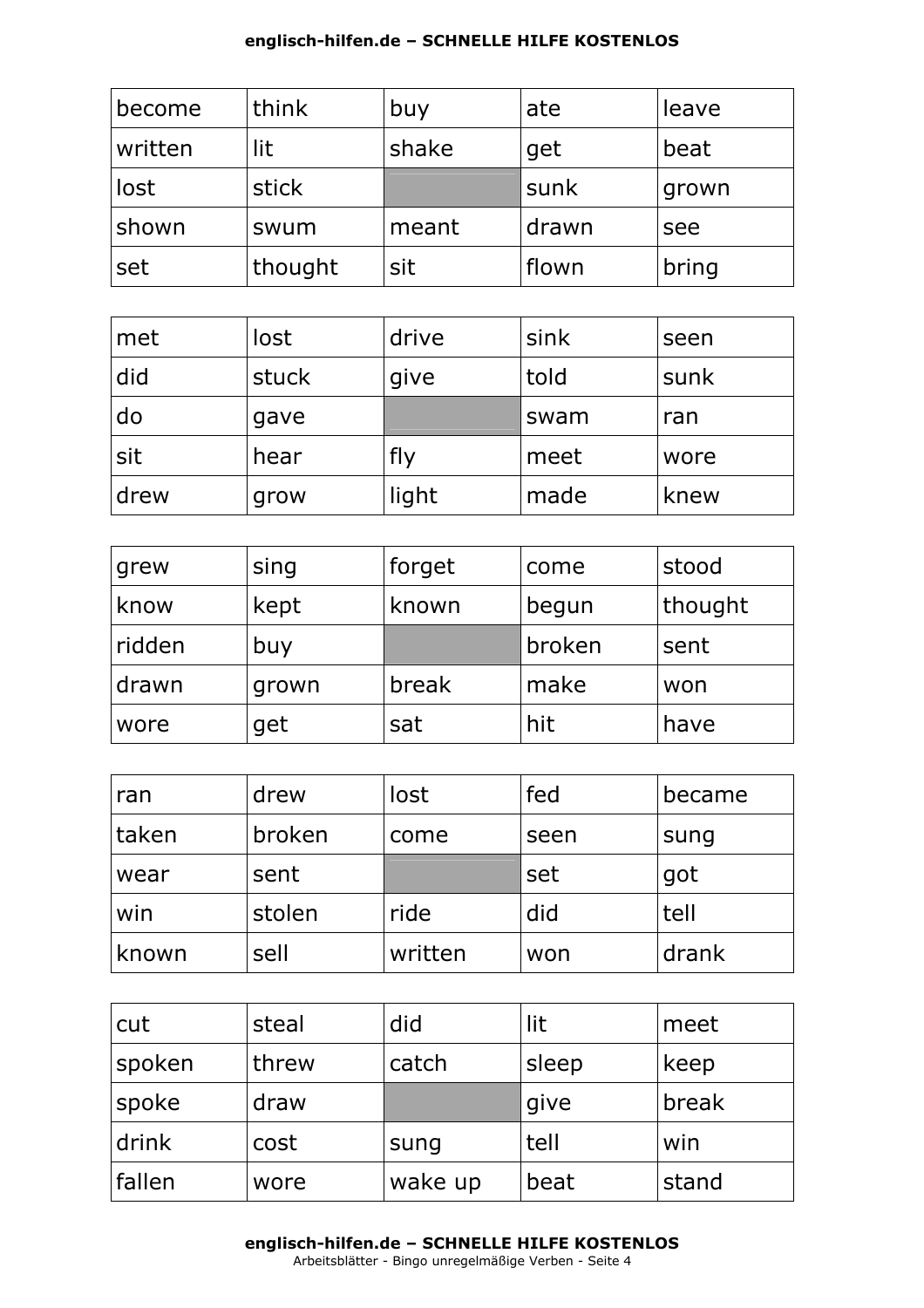| broke | threw  | eaten  | tell  | lose  |
|-------|--------|--------|-------|-------|
| hurt  | sat    | choose | drawn | read  |
| come  | fly    |        | ring  | fall  |
| found | shaken | feel   | pay   | begin |
| show  | caught | bring  | won   | paid  |

| known | brought | forgotten | found  | ride   |
|-------|---------|-----------|--------|--------|
| given | built   | speak     | fell   | flown  |
| swum  | put     |           | told   | do     |
| rode  | caught  | grow      | take   | say    |
| buy   | won     | hear      | became | chosen |

| kept  | sent  | show  | grown | bought  |
|-------|-------|-------|-------|---------|
| found | threw | flown | know  | brought |
| lost  | spoke |       | read  | build   |
| shook | sink  | cut   | did   | beat    |
| have  | think | sank  | pay   | ridden  |

| draw     | caught | saw   | mean  | drink  |
|----------|--------|-------|-------|--------|
| woken up | broken | break | eaten | had    |
| grown    | sung   |       | drawn | fell   |
| sleep    | meet   | swim  | run   | ridden |
| grew     | stick  | put   | took  | threw  |

| broken | keep   | grown | did   | lose  |
|--------|--------|-------|-------|-------|
| drove  | ride   | buy   | met   | wrote |
| sing   | think  |       | throw | stood |
| win    | stolen | felt  | see   | taken |
| sink   | choose | grew  | stick | run   |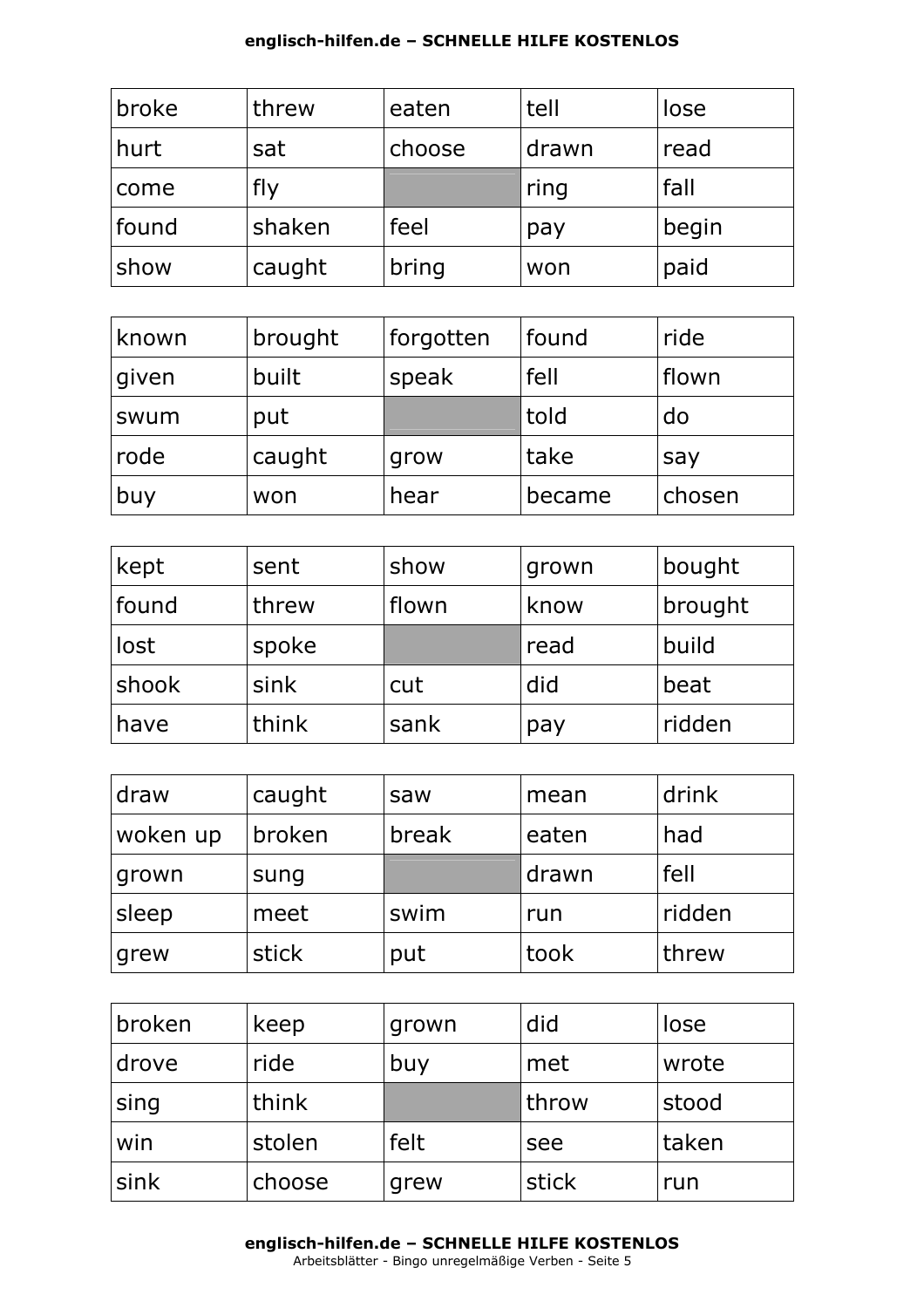| showed | pay    | sink | meet            | read  |
|--------|--------|------|-----------------|-------|
| saw    | set    | run  | find            | swim  |
| catch  | shook  |      | met             | swam  |
| took   | driven | gave | understand sank |       |
| tell   | sung   | draw | swum            | drove |

| ran   | swum   | tell | sunk   | think   |
|-------|--------|------|--------|---------|
| gave  | show   | meet | bring  | throw   |
| swam  | beat   |      | known  | won     |
| begun | pay    | rode | became | woke up |
| stole | spoken | ride | fallen | grown   |

| gave  | shake   | showed | fly    | sat    |
|-------|---------|--------|--------|--------|
| leave | spoke   | see    | done   | thrown |
| grown | got     |        | forget | wear   |
| did   | wake up | sing   | cut    | lost   |
| win   | swum    | build  | bring  | light  |

| fallen | throw | drawn | meant   | choose |
|--------|-------|-------|---------|--------|
| drink  | said  | sent  | thought | bring  |
| thrown | leave |       | sung    | hit    |
| buy    | give  | drank | swam    | lost   |
| fall   | sink  | build | grew    | forgot |

| catch             | caught | shook | written | take   |
|-------------------|--------|-------|---------|--------|
| understand   wear |        | given | have    | grow   |
| teach             | shown  |       | keep    | told   |
| slept             | flew   | sold  | showed  | spoken |
| ate               | fed    | break | stood   | meet   |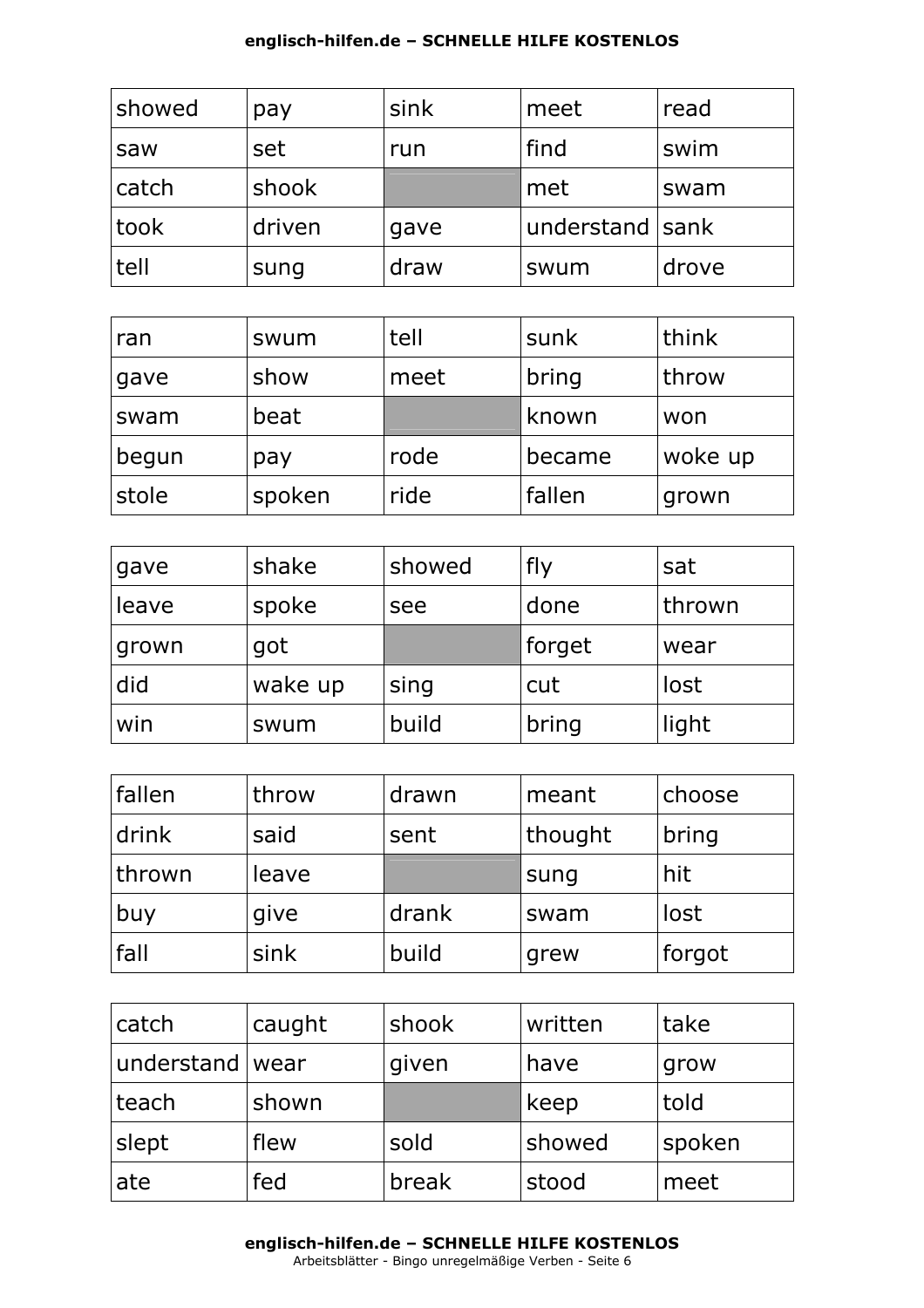| flew  | sung   | read  | tell  | meet     |
|-------|--------|-------|-------|----------|
| kept  | sent   | cost  | feed  | got      |
| heard | swam   |       | came  | win      |
| left  | grow   | sat   | mean  | fallen   |
| teach | choose | wrote | began | woken up |

| lit         | run    | begin | made    | did   |
|-------------|--------|-------|---------|-------|
| <b>flew</b> | given  | think | found   | sent  |
| read        | fall   |       | saw     | slept |
| wear        | become | grown | wake up | know  |
| show        | eat    | leave | drawn   | gave  |

| shaken  | hurt  | woken up          | broken | stole |
|---------|-------|-------------------|--------|-------|
| made    | felt  | fell              | sink   | take  |
| wake up | come  |                   | cut    | threw |
| forget  | shown | understand taught |        | bring |
| ridden  | said  | meant             | tell   | light |

| cut    | know  | do   | light | given |
|--------|-------|------|-------|-------|
| met    | fell  | drew | sing  | stood |
| eaten  | lit   |      | break | lost  |
| have   | send  | give | took  | get   |
| caught | taken | put  | hurt  | sit   |

| stolen    | fed   | drink | wake up | slept  |
|-----------|-------|-------|---------|--------|
| forgotten | take  | say   | took    | showed |
| read      | worn  |       | swum    | drive  |
| think     | known | find  | given   | met    |
| draw      | wore  | win   | broken  | told   |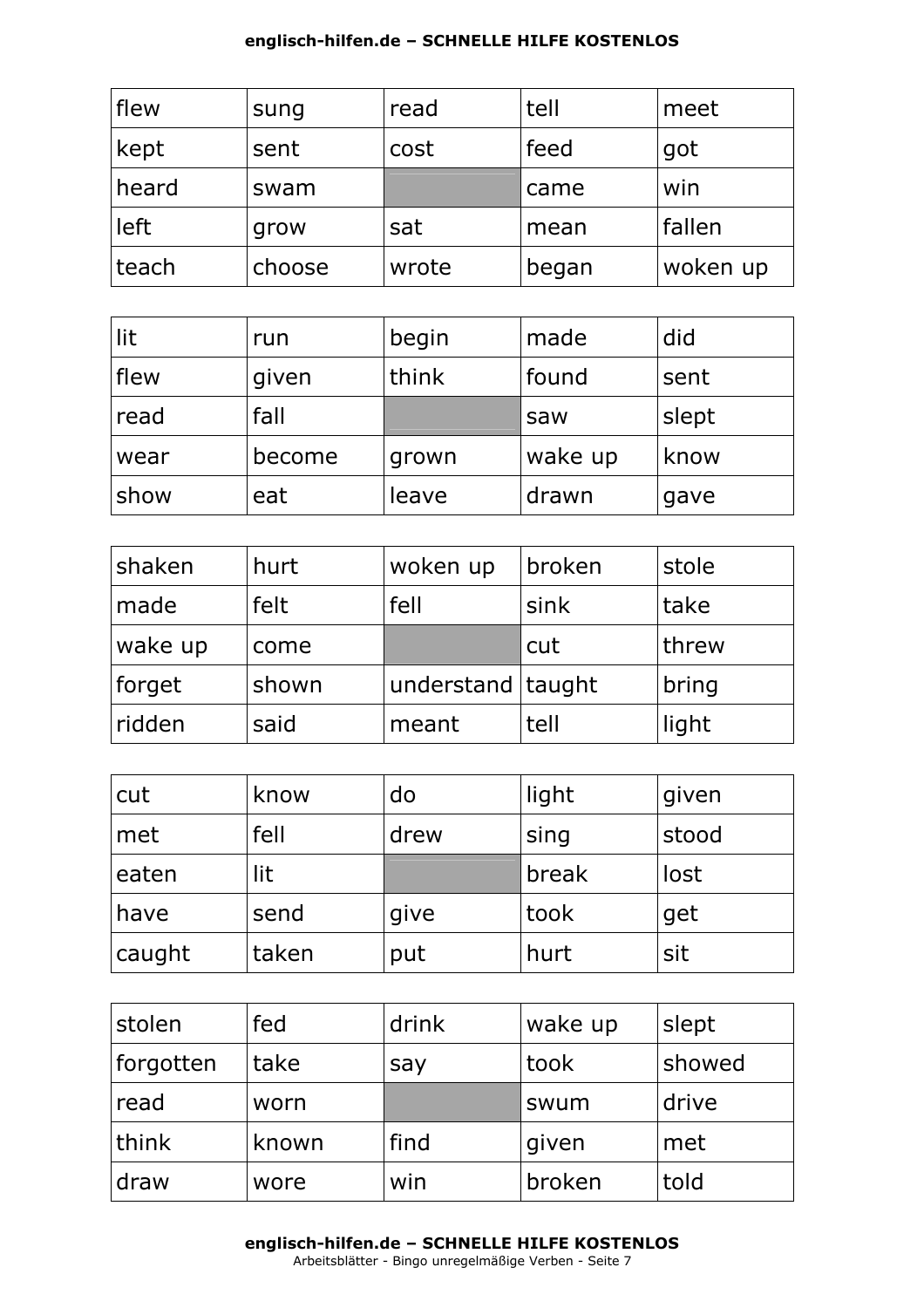| break | chose   | shown | bought | understood |
|-------|---------|-------|--------|------------|
| stole | thrown  | did   | shake  | drunk      |
| stood | sleep   |       | made   | given      |
| do    | hit     | known | cost   | grew       |
| have  | written | drove | get    | ran        |

| <b>fly</b> | stood   | met   | hurt   | teach |
|------------|---------|-------|--------|-------|
| make       | light   | got   | thrown | say   |
| hear       | gave    |       | swim   | wore  |
| ran        | brought | build | stand  | think |
| drank      | take    | swam  | sang   | bring |

| leave | drove  | thrown | stole  | drive  |
|-------|--------|--------|--------|--------|
| drew  | write  | draw   | known  | grow   |
| flew  | taught |        | fallen | sleep  |
| came  | grew   | shaken | run    | beat   |
| meet  | build  | knew   | break  | forgot |

| understood   fell |        | make              | ride  | got     |
|-------------------|--------|-------------------|-------|---------|
| shake             | know   | teach             | speak | fallen  |
| knew              | choose |                   | send  | fly     |
| drank             | drink  | eaten             | ate   | woke up |
| drunk             | show   | understand   tell |       | broke   |

| thrown | shown  | fall  | broken    | hurt    |
|--------|--------|-------|-----------|---------|
| driven | stole  | drunk | shake     | thought |
| swum   | felt   |       | win       | made    |
| sunk   | fallen | sold  | ran       | given   |
| got    | taken  | teach | forgotten | flv     |